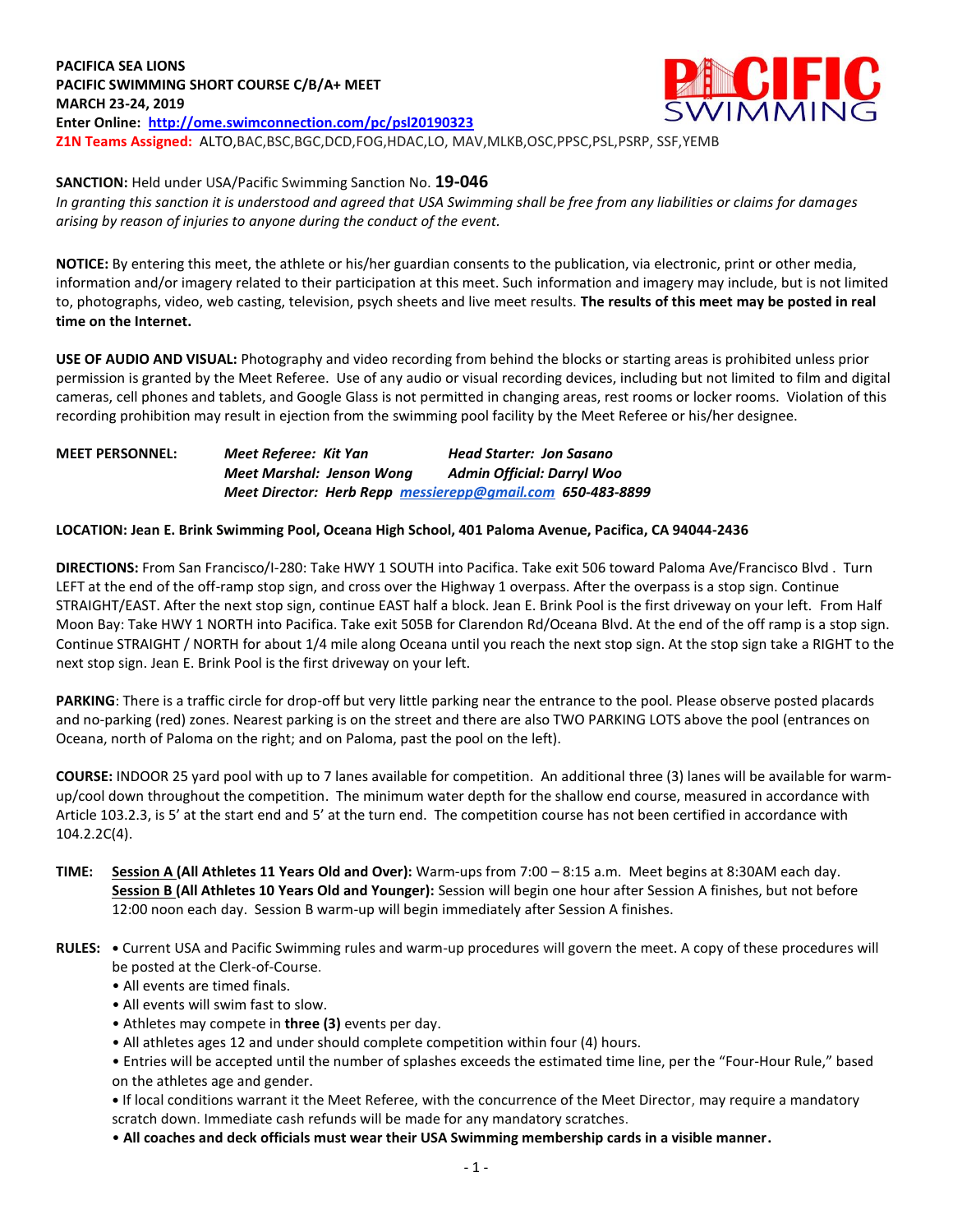**•** All athletes in the 500 Free must provide their own lane timers and lap counters. Athletes in the 400 IM must provide their own lane timers.

**•** All Athletes in the 500 Free must have achieved a USA – S "B" Time Standard for their age group and gender. A coachverified time is acceptable. Entries with "NO TIME" for the 500 FREE will not be accepted.

**ATTENTION HIGH SCHOOL ATHLETES:** If you are a high school athlete in season, you need to be Unattached from this meet. It is the athlete's responsibility to be Unattached from this meet. You can un-attach at the meet if necessary. This does not apply to athletes swimming under the rules of the Nevada Interscholastic Activities Association (NIAA).

**UNACCOMPANIED ATHLETES:** Any USA-S athlete-member competing at the meet must be accompanied by a USA Swimming member-coach for the purposes of athlete supervision during warm-up, competition and warm-down. If a coach-member of the athlete's USA-S Club does not attend the meet to serve in said supervisory capacity, it is the responsibility of the athlete or the athlete's legal guardian to arrange for supervision by a USA-S member-coach. The Meet Director or Meet Referee may assist the athlete in making arrangements for such supervision; however, it is recommended that such arrangements be made in advance of the meet by the athlete's USA-S Club Member-Coach.

**RACING STARTS:** Athletes must be certified by a USA-S member-coach as being proficient in performing a racing start, or must start the race in the water. It is the responsibility of the athlete or the athlete's legal guardian to ensure compliance with this requirement.

**RESTRICTIONS:** • Smoking and the use of other tobacco products is prohibited on the pool deck, in the locker rooms, in spectator seating, on standing areas and in all areas used by athletes, during the meet and during warm-up periods.

- Sale and use of alcoholic beverages is prohibited in all areas of the meet venue.
- No glass containers are allowed in the meet venue.
- No propane heater is permitted except for snack bar/meet operations.
- All shelters must be properly secured.
- Deck changes are prohibited.

• Destructive devices, to include but not limited to, explosive devices and equipment, firearms (open or concealed), blades, knives, mace, stun guns and blunt objects are strictly prohibited in the swimming facility and its surrounding areas. If observed, the Meet Referee or his/her designee may ask that these devices be stored safely away from the public or removed from the facility. Noncompliance may result in the reporting to law enforcement authorities and ejection from the facility. Law enforcement officers (LEO) are exempt per applicable laws.

 Operation of a drone, or any other flying apparatus, is prohibited over the venue (pools, athlete/coach areas, spectator areas and open ceiling locker rooms) any time athletes, coaches, officials and/or spectators are present.

**ELIGIBILITY:** • Athletes must be current members of USA-S and enter their name and registration number on the meet entry card as they are shown on their Registration Card. If this is not done, it may be difficult to match the athlete with the registration and times database. The meet host will check all athlete registrations against the SWIMS database and if not found to be registered, the Meet Director shall accept the registration at the meet (a \$10 surcharge will be added to the regular registration fee). Duplicate registrations will be refunded by mail.

• Athletes in the "A" Division must have met at least USA Swimming Motivational "A" minimum time standard. Athletes in the "B" Division must have met at least the listed "B" minimum time standard. All entry times slower than the listed "B" time standard will be in the "C" Division.

• Entries with **"NO TIME" will be ACCEPTED. EXCEPTION - 500 FREE. SEE RULES.**

• Entry times submitted for this meet will be checked against a computer database and may be changed in accordance with Pacific Swimming Entry Time Verification Procedures.

• Disabled athletes are welcome to attend this meet and should contact the Meet Director or Meet Referee regarding any special accommodations on entry times and seeding per Pacific Swimming policy.

• Athletes 19 years of age and over may compete in the meet for time only, no awards. Such athletes must have met standards for the 17-18 age group.

• The athlete's age will be the age of the athlete on the first day of the meet.

**ENTRY PRIORITY:** Zone 1 North Athletes from ALTO, BAC, BSC, BGC, DCD, FOG, HDAC, LO, MAV, MLKB, OSC, PPSC, PSL, PSRP, SSF, YEMB entering online must do so by **11:59 PM on Wednesday, March 6th** in order to receive priority acceptance to the meet. Surface mail entries must be postmarked by Monday, March 4th in order to receive priority acceptance to the meet. No Athletes other than those from ALTO, BAC, BSC, BGC, DCD, FOG, HDAC, LO, MAV, MLKB, OSC, PPSC, PSL, PSRP, SSF,YEMB may enter the meet until the priority period has closed.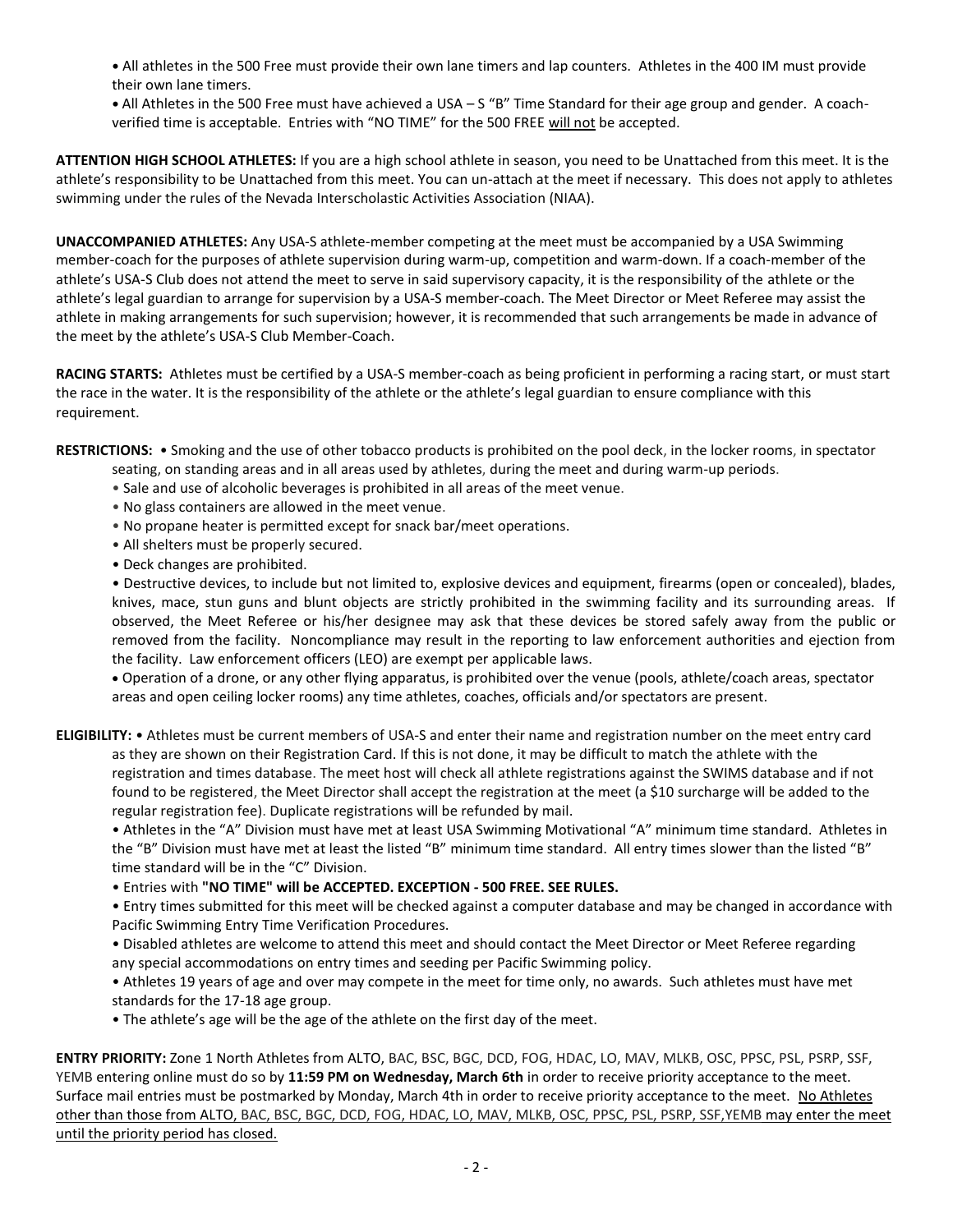**ENTRY FEES:** \$4.00 per event plus an \$8.00 participation fee per athlete. Entries will be rejected if payment is not sent at time of request. No refunds will be made, except mandatory scratch downs.

**ONLINE ENTRIES:** To enter online go to **<http://ome.swimconnection.com/pc/psl20190323>** to receive an immediate entry confirmation. This method requires payment by credit card. Swim Connection, LLC charges a processing fee for this service, equal to \$1 per athlete plus 5% of the total Entry Fees. Please note that the processing fee is a separate fee from the Entry Fees. If you do not wish to pay the processing fee, enter the meet using a mail entry. **Entering online is a convenience, is completely voluntary, and is in no way required or expected of an athlete by Pacific Swimming.** Online entries will be accepted through **Wednesday, March 13th 2019.**

**MAILED OR HAND DELIVERED ENTRIES**: Entries must be on the attached consolidated entry form. Forms must be filled out completely and printed clearly with athlete's best time. Entries must be postmarked by midnight, **Monday, March 11th 2019** or hand delivered by 6:30 p.m. **Wednesday, March 13th 2019**. No late entries will be accepted. Requests for confirmation of receipt of entries should include a self-addressed envelope.

**Make check payable to**: Pacifica Sea Lions **Mail entries to:** Pacifica Sea Lions - Meet Entries **Hand deliver entries to:** Pacifica Sea Lions - Meet Entries PO BOX 405 1810 Francisco Blvd Pacifica, CA 94404 Pacifica, CA 94404

**CHECK-IN:** The meet will be deck seeded. Athletes must check-in at the Clerk-of-Course. No event shall be closed more than 30 minutes before the scheduled start of the session. Close of check-in for all individual events shall be no more than 60 minutes before the estimated time of the start of the first heat of the event. Athletes who do not check in will not be seeded and will not be allowed to compete in that event.

**SCRATCHES:** Any athletes not reporting for or competing in an individual timed final event that they have checked in for shall not be penalized.

**AWARDS:** Individual awards will be awarded in the A, B, and C division. Ribbons for First through Eighth place will be given to the following age groups: 8 & Under, 9-10, 11–12. Athletes 13 years of age and older will not receive awards. "A" time medals will be given to athletes achieving a new "A" time, regardless of place achieved in the event. All awards must be picked up at the meet by coaches at the end of each session. Awards will not be mailed.

**ADMISSION:** Free.

**SNACK BAR & HOSPITALITY:** A snack bar will be available throughout the competition. Coaches and working deck officials will be provided lunch. Hospitality will serve refreshments to timers and volunteers.

**MISCELLANEOUS:** No overnight parking is allowed. Facilities will not be provided after meet hours. Please be courteous to **the sounding neighbors. There will be two public parking lots available above the pool.**

**MINIMUM OFFICIALS:** Clubs must follow Zone 1 North rules for providing officials. Each club must provide officials for each session according to the number of Athletes entered in that session, following the table below. Clubs that do not provide sufficient officials must provide coaches to act in the place of officials

| Club athlete entered in session | Trained and carded officials requested |
|---------------------------------|----------------------------------------|
| $1 - 10$                        |                                        |
| $11 - 25$                       |                                        |
| $26 - 50$                       |                                        |
| $51 - 75$                       |                                        |
| 76-100                          |                                        |
| 100 or more                     |                                        |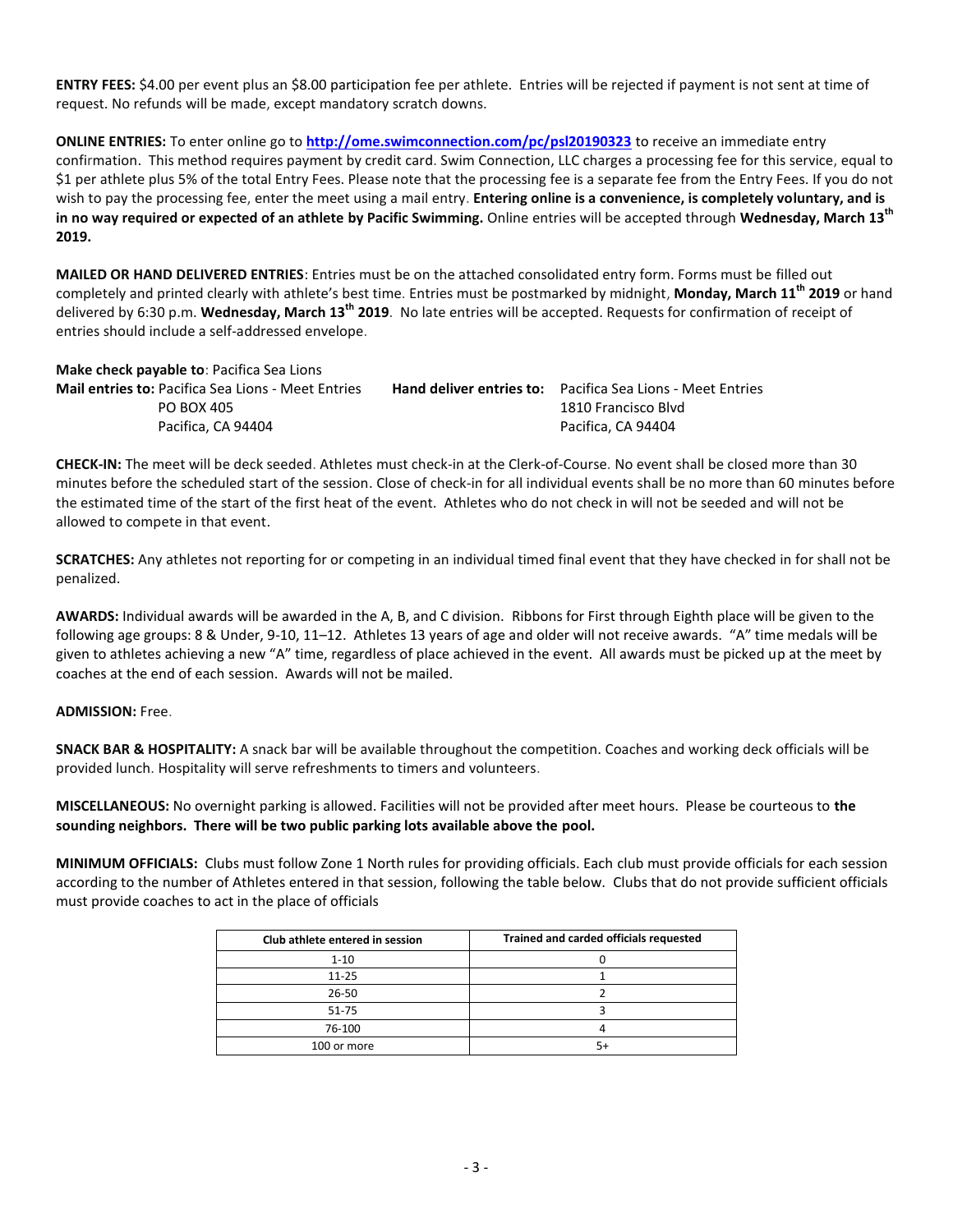## **EVENT SUMMARY**

|        | <b>SATURDAY</b> |           |         | <b>SUNDAY</b> |          |           |        |  |  |  |
|--------|-----------------|-----------|---------|---------------|----------|-----------|--------|--|--|--|
| 8 & UN | $9 - 10$        | $11 - 12$ | 13-18   | 8 & UN        | $9 - 10$ | $11 - 12$ | 13-18  |  |  |  |
| 50 BK  | 50 FR           | 100 BK    | 200 BK  | 50 FR         | 100 FR   | 50 BR     | 200 FR |  |  |  |
| 50 FL  | 100 FL          | 50 FL     | 100 BR  | 25 BK         | 50 BK    | 100 FL    | 200 FL |  |  |  |
| 25 FR  | 100 BK          | 50 FR     | 50 FR   | 50 BR         | 50 BR    | 200 BR    | 100 FR |  |  |  |
| 100 IM | 200 FR          | 200 IM    | 400 IM* | 100 FR        | 200 IM   | 500 FR**  | 200 IM |  |  |  |

| × |
|---|
|---|

| SATURDAY, MARCH 23rd    |                    |                | SUNDAY, MARCH 24th |                    |            |  |
|-------------------------|--------------------|----------------|--------------------|--------------------|------------|--|
|                         | <b>SESSION A</b>   |                |                    | <b>SESSION A</b>   |            |  |
| GIRLS #                 | <b>EVENT</b>       | <b>BOYS#</b>   | GIRLS#             | <b>EVENT</b>       | <b>BOY</b> |  |
| 1                       | 11-12 100 BACK     | $\overline{2}$ | 41                 | 13-14 200 FREE     | 42         |  |
| $\overline{\mathbf{3}}$ | 13-14 200 BACK     | 4              | 43                 | 15 - OV 200 FREE   | 44         |  |
| 5                       | 15 - OV 200 BACK   | 6              | 45                 | 11-12 50 BREAST    | 46         |  |
| $\overline{\mathbf{z}}$ | 11-12 50 FLY       | 8              | 47                 | 13-14 200 FLY      | 48         |  |
| 9                       | 13-14 100 BREAST   | 10             | 49                 | 15 - OV 200 FLY    | 50         |  |
| 11                      | 15 - OV 100 BREAST | 12             | 51                 | 11-12 100 FLY      | 52         |  |
| 13                      | $11 - 1250$ FREE   | 14             | 53                 | 13-14 100 FREE     | 54         |  |
| 15                      | 13-14 50 FREE      | 16             | 55                 | 15 - OV 100 FREE   | 56         |  |
| 17                      | 15 - OV 50 FREE    | 18             | 57                 | 11-12 200 BREAST   | 58         |  |
| 19                      | 11-12 200 IM       | 20             | 59                 | 13 - 14 200 IM     | 60         |  |
| 21                      | 13-14 400 IM       | 22             | 61                 | 15 - OV 200 IM     | 62         |  |
| 23                      | 15 - OV 400 IM     | 24             | 63                 | 11 - 12 500 FREE** | 64         |  |
|                         | <b>SESSION B</b>   |                |                    | <b>SESSION B</b>   |            |  |
| 25                      | 8 - UN 50 BACK     | 26             | 65                 | 8-UN 50 FREE       | 66         |  |
| 27                      | $9 - 1050$ FREE    | 28             | 67                 | $9 - 10100$ FREE   | 68         |  |
| 29                      | 8 - UN 50 FLY      | 30             | 69                 | 8-UN 25 BACK       | 70         |  |
| 31                      | 9 - 10 100 FLY     | 32             | 71                 | $9 - 1050$ BACK    | 72         |  |
| 33                      | 8 - UN 25 FREE     | 34             | 73                 | 8-UN 50 BREAST     | 74         |  |
| 35                      | $9 - 10100$ BACK   | 36             | 75                 | 9 - 10 50 BREAST   | 76         |  |
| 37                      | 8-UN 100 IM        | 38             | 77                 | 8-UN 100 FREE      | 78         |  |
| 39                      | $9 - 10200$ FREE   | 40             | 79                 | 9-10 200 IM        | 80         |  |

|                | SATURDAY, MARCH 23rd |                  |
|----------------|----------------------|------------------|
|                | <b>SESSION A</b>     |                  |
| GIRLS #        | <b>EVENT</b>         | <b>BOYS#</b>     |
| $\mathbf{1}$   | 11-12 100 BACK       | $\mathbf{2}$     |
| 3              | 13-14 200 BACK       | 4                |
| 5              | 15 - OV 200 BACK     | $\boldsymbol{6}$ |
| $\overline{7}$ | 11-12 50 FLY         | 8                |
| 9              | 13-14 100 BREAST     | 10               |
| 11             | 15 - OV 100 BREAST   | 12               |
| 13             | $11 - 1250$ FREE     | 14               |
| 15             | 13-14 50 FREE        | 16               |
| 17             | 15 - OV 50 FREE      | 18               |
| 19             | 11-12 200 IM         | 20               |
| 21             | 13-14 400 IM         | 22               |
| 23             | 15 - OV 400 IM       | 24               |
|                | <b>SESSION B</b>     |                  |
| 25             | 8 - UN 50 BACK       | 26               |
| 27             | $9 - 1050$ FREE      | 28               |
| 29             | 8 - UN 50 FLY        | 30               |
| 31             | 9 - 10 100 FLY       | 32               |
| 33             | 8 - UN 25 FREE       | 34               |
| 35             | 9-10 100 BACK        | 36               |
| 37             | 8-UN 100 IM          | 38               |
| 39             | $9 - 10200$ FREE     | 40               |

**\* All 400 IM and 500 Free Athletes must provide their own timers.**

**\*\* All Athletes in the 500 Free must have achieved a USA – S "B" Time Standard for their age group and gender. A coach-verified time is acceptable. Entries with "NO TIME" for the 500 FREE will not be accepted.** 

## **All 500 Free Athletes must also provide their own lap counters.**

Use the following URL to find the time standards:<http://www.pacswim.org/swim-meet-times/standards>